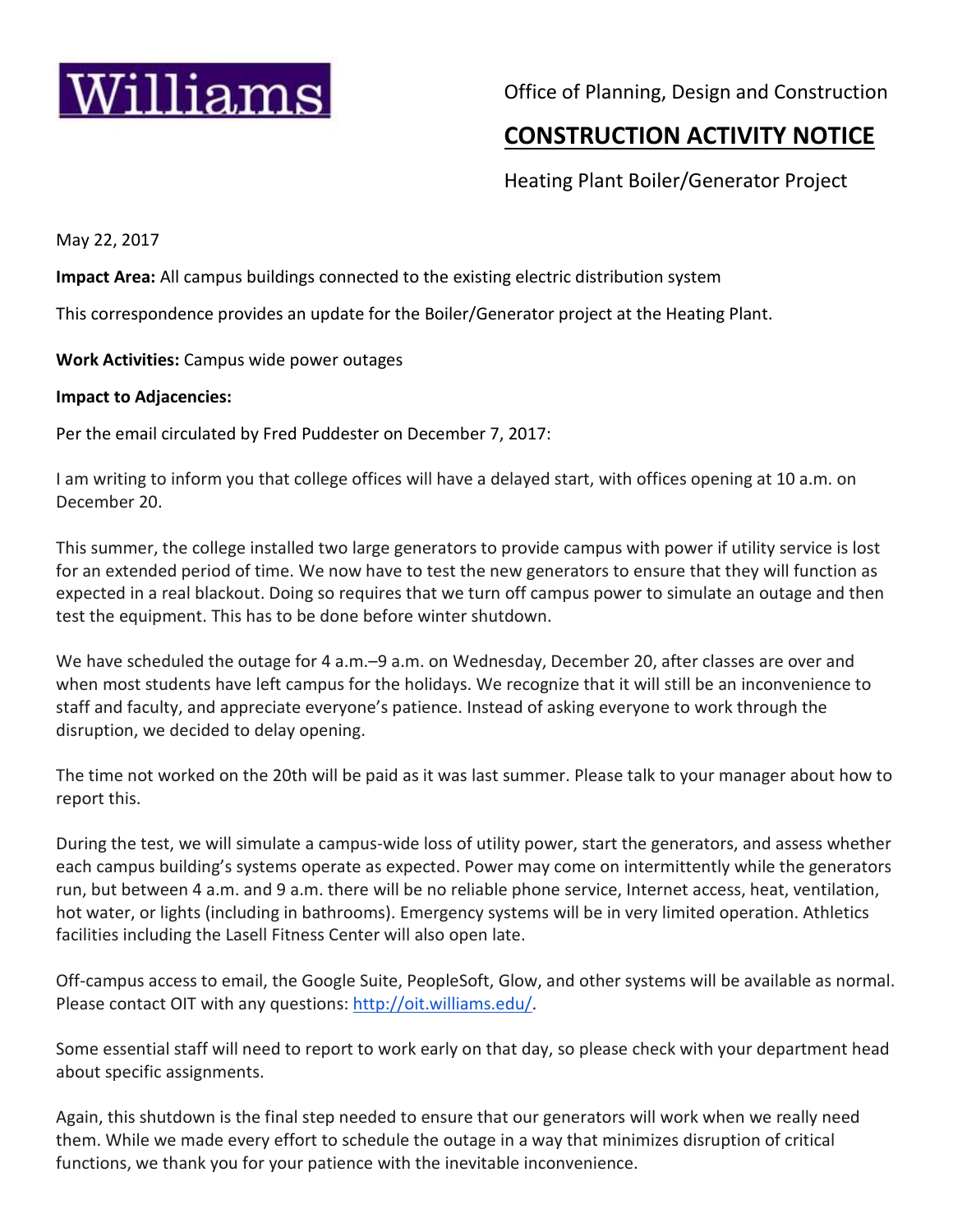## The buildings that **will not** be impacted:

- Tyler & Tyler Annex
- Children Center
- Parking Garage
- Poker Flats
- Cole Field House
- Facilities Storage Barn
- Chaffee Tennis
- CDE
- Garfield
- Agard
- Fort Hoosac
- Health Center
- Miham House
- Lambert House
- Doughty House
- B&L
- Bookstore
- Susie Hopkins
- Oakley Center
- Jenness House
- Hardy House
- Rice House
- Commercial Properties along Spring Street (excluding The Log) Commercial properties located off Spring Street will not be impacted.
- Faculty Rentals
- Brinsmade House
- Johnson House
- ABC House
- Library Shelving Facility
- College Garage Art Studio (Grundies)
- Water Street Books
- Weston Field House
- Weston Grandstand
- Weston Field
- Williamson Field
- Class of 1937 House
- Sears Bungalow
- Burnett House
- Chandler House
- Elm Tree House
- American Legion
- Rosenberg Center (Hopkins Forest)
- Mason House